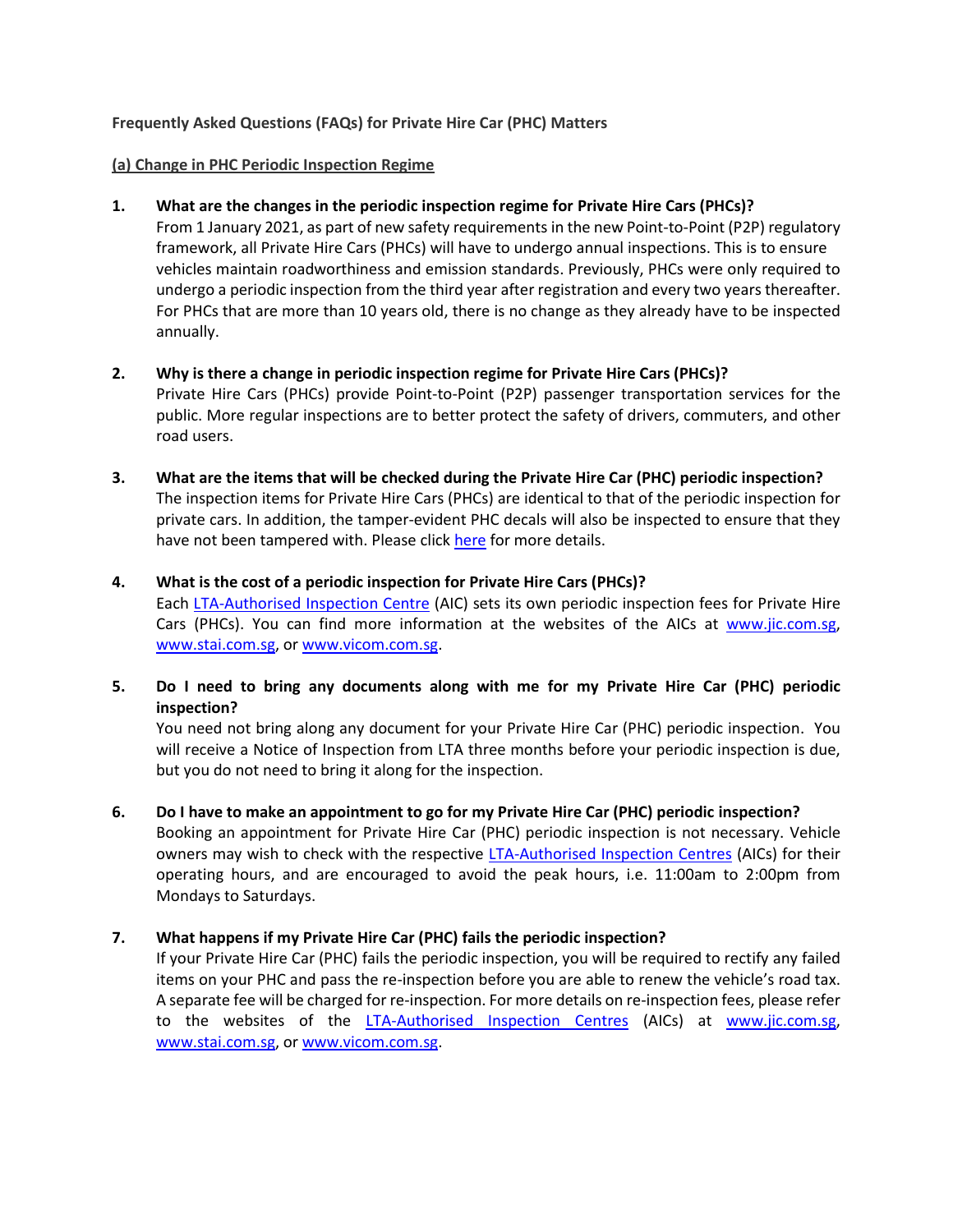**8. I am a taxi driver who uses some Private Hire Car (PHC) platforms (e.g. Grab, Gojek etc.) to provide Point-to-Point (P2P) passenger transportation services. Will the new periodic inspection regime for PHCs be applied to my taxi?**

There is no change to the periodic inspection regime for taxis, which are required to undergo periodic inspection once every six months.

#### **(b) Introduction of PHC Inward Conversion Inspection**

#### **9. What is the Private Hire Car (PHC) inward conversion inspection?**

From 1 January 2021, all cars converting to chauffeured Private Hire Cars (PHCs) will be required to undergo an inward conversion inspection to ensure the vehicle meets roadworthiness and emission standards. The car must pass this inspection before you can complete the vehicle scheme conversion online a[t www.onemotoring.lta.gov.sg.](http://www.onemotoring.lta.gov.sg/)

## **10. Why is there a need for the car to be inspected before it is converted to a chauffeured Private Hire Car (PHC)?**

The introduction of the inward conversion inspection for chauffeured Private Hire Cars (PHCs) ensures that vehicles are roadworthy before they are allowed to provide Point-to-Point (P2P) passenger transportation services. This is part of the new safety requirements introduced together with the new P2P regulatory framework to protect the safety and interests of commuters and drivers.

#### **11. How do I convert my car into a chauffeured Private Hire Car (PHC)?**

Please refer to **Annex A** for the steps to take to convert your car into a chauffeured Private Hire Car (PHC).

**12. My car passed its periodic inspection recently. Does my car need to go for a Private Hire Car (PHC) inward conversion inspection if I want to convert it to a chauffeured PHC?**

If your private car has passed the periodic inspection within three months before its conversion, you do not need to have it inspected again before converting it to a chauffeured Private Hire Car (PHC). You can proceed to convert your car to a PHC via [www.onemotoring.lta.gov.sg.](http://www.onemotoring.lta.gov.sg/)

## **13. I recently converted my car to a chauffeured Private Hire Car (PHC) and the periodic inspection is due soon. Does my car need to go for that periodic inspection?**

If your private car has passed the inward conversion inspection within three months before its periodic inspection due date, your next periodic inspection will be rescheduled. LTA will notify you about three months before your vehicle needs to be inspected again.

**14. What are the items that will be inspected during the Private Hire Car (PHC) inward conversion inspection?**

Please click [here](https://onemotoring.lta.gov.sg/content/onemotoring/home/owning/ongoing-car-costs/inspection.html#List_of_items) for more details on the items inspected during a Private Hire Car (PHC) conversion inspection.

**15. What is the cost of an inward conversion inspection for a car to become a chauffeured Private Hire Car (PHC)?**

Each [LTA-Authorised Inspection Centre](https://onemotoring.lta.gov.sg/content/onemotoring/home/lta-authorised-vehicle-inspection-centres.html) (AIC) sets its own Private Hire Car (PHC) inward conversion inspection fees. For more information, you can refer to the websites of the AICs at www.jic.com.sg, www.stai.com.sg, or [www.vicom.com.sg.](file:///C:/Users/LTA_tayhs/AppData/Local/Microsoft/Windows/INetCache/Content.Outlook/JI57G99K/www.vicom.com.sg)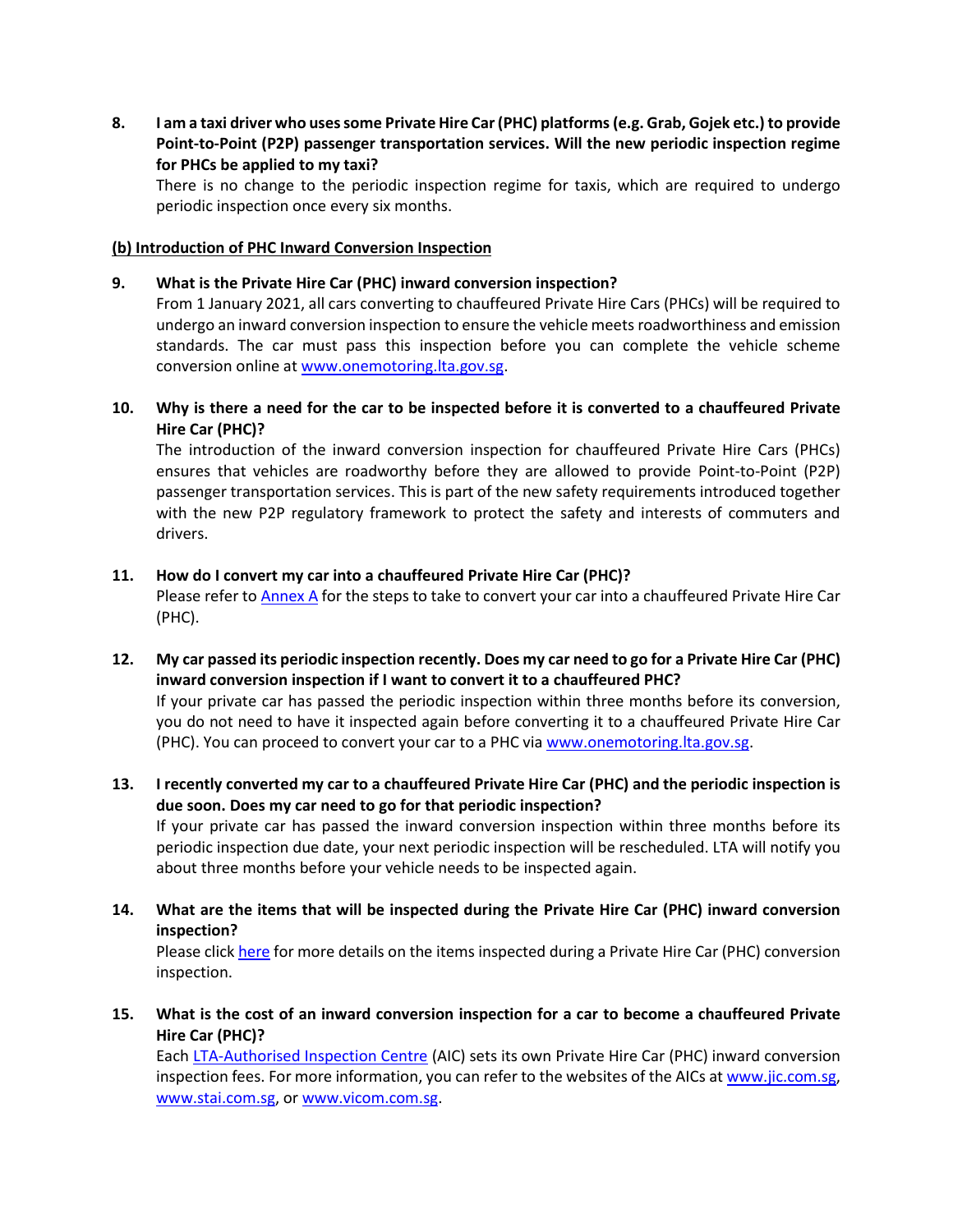## **16. Where can I do the inward conversion inspection for a car to become a chauffeured Private Hire Car (PHC)?**

The inward conversion inspection to become a chauffeured Private Hire Car (PHC) can be done at any [LTA-Authorised Inspection Centre](https://onemotoring.lta.gov.sg/content/onemotoring/home/lta-authorised-vehicle-inspection-centres.html) (AIC). Please click [here](https://onemotoring.lta.gov.sg/content/onemotoring/home/lta-authorised-vehicle-inspection-centres.html) to view the list of locations of the inspection centres. You can also visit their websites at www.jic.com.sg, www.stai.com.sg, or [www.vicom.com.sg.](file:///C:/Users/LTA_tayhs/AppData/Local/Microsoft/Windows/INetCache/Content.Outlook/JI57G99K/www.vicom.com.sg) You are encouraged to avoid peak hours, i.e. 11:00am to 2:00pm from Mondays to Saturdays.

## **17. Do I need to bring any documents along with me to the inward conversion inspection for my car to become a chauffeured Private Hire Car (PHC)?**

Motorists must bring along and present the Private Hire Car (PHC) inward conversion advisory to the inspection centre for the PHC inward conversion inspection. This advisory can be accessed from the e-Letter inbox on the OneMotoring dashboard after logging in t[o www.onemotoring.lta.gov.sg.](http://www.onemotoring.lta.gov.sg/) Motorists who have opted to receive the hardcopy advisory must remember to bring it along for the inspection. On the day of inspection, motorists must inform the inspection centre during payment at the counters that the vehicle is being produced for PHC conversion inspection or risk being rejected for inspection.

**18. Do I have to make an appointment to go for an inward conversion inspection for my car to become a chauffeured Private Hire Car (PHC)?**

Booking of an appointment is not necessary for an inward conversion inspection to become a chauffeured Private Hire Car (PHC). Vehicle owners may wish to check with the [LTA-Authorised](https://onemotoring.lta.gov.sg/content/onemotoring/home/lta-authorised-vehicle-inspection-centres.html)  [Inspection Centres](https://onemotoring.lta.gov.sg/content/onemotoring/home/lta-authorised-vehicle-inspection-centres.html) (AICs) for their operating hours, and are encouraged to avoid the peak hours, i.e. 11:00am to 2:00pm from Mondays to Saturdays. You can visit their websites at www.jic.com.sg, www.stai.com.sg, or [www.vicom.com.sg](file:///C:/Users/LTA_tayhs/AppData/Local/Microsoft/Windows/INetCache/Content.Outlook/JI57G99K/www.vicom.com.sg) for more information.

#### **19. What happens if my car fails the Private Hire Car (PHC) inward conversion inspection?**

If your car fails the Private Hire Car (PHC) inward conversion inspection, you will need to rectify the failed items, and your car will be required to undergo and pass a re-inspection, should you wish to convert it into a PHC. A separate fee may be charged for re-inspection. For more details on reinspection fees, please refer to the websites of the [LTA-Authorised Inspection Centres](https://onemotoring.lta.gov.sg/content/onemotoring/home/lta-authorised-vehicle-inspection-centres.html) (AICs) at www.jic.com.sg, www.stai.com.sg, or [www.vicom.com.sg.](file:///C:/Users/LTA_tayhs/AppData/Local/Microsoft/Windows/INetCache/Content.Outlook/JI57G99K/www.vicom.com.sg)

# **20. What happens if I pass the inward conversion inspection for my car to become a chauffeured Private Hire Car (PHC), but decide not to complete the conversion process?**

If you do not complete the vehicle scheme online conversion within three months of passing the Private Hire Car (PHC) inward inspection, you will be required to undergo and pass a new inward conversion inspection should you wish to convert your vehicle to a PHC later on. To convert your vehicle to a chauffeured PHC, you need to login to [www.onemotoring.lta.gov.sg](http://www.onemotoring.lta.gov.sg/) to complete the vehicle scheme online conversion within three months of passing the inspection. Thereafter, you need to bring your PHC to any [LTA-Authorised Inspection Centre](https://onemotoring.lta.gov.sg/content/onemotoring/home/lta-authorised-vehicle-inspection-centres.html) (AIC) to affix a pair of tamperevident PHC decals on the front and back windscreens within three calendar days. Should you decide not to convert your vehicle to a PHC after completing the conversion inspection, your vehicle is still required to follow the regular inspection timeline for private vehicles.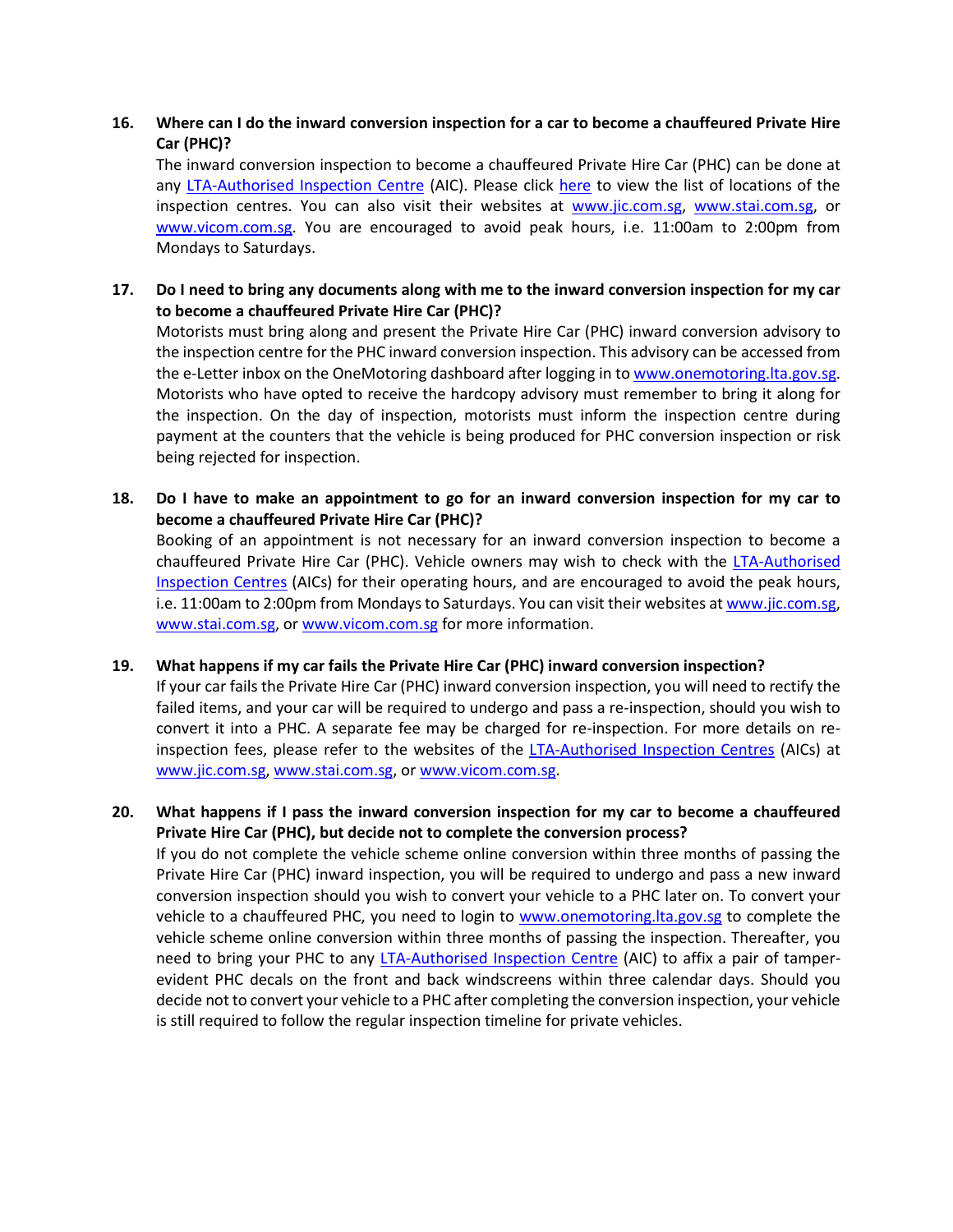## **21. I have completed and passed my Private Hire Car (PHC) inward conversion inspection. Can I convert my car immediately?**

After you have completed and passed your Private Hire Car (PHC) inward conversion inspection, you are required to login as the vehicle owner to [www.onemotoring.lta.gov.sg](http://www.onemotoring.lta.gov.sg/) > Digital Services > Convert Vehicle Type or Scheme to convert your vehicle to a chauffeured PHC. Thereafter, you are required to visit any [LTA-Authorised Inspection Centre](https://onemotoring.lta.gov.sg/content/onemotoring/home/lta-authorised-vehicle-inspection-centres.html) (AIC) to affix a pair of tamper-evident PHC decals on the front and back windscreens of your PHC within three calendar days from completing the vehicle scheme conversion online.

# **22. Once my car has passed the inward conversion inspection for my car to become a chauffeured Private Hire Car (PHC), am I allowed to provide Point-to-Point (P2P) passenger transportation services immediately?**

When your car has passed the Private Hire Car (PHC) inward conversion inspection, you must complete the conversion process before your vehicle can be licensed as a PHC to provide Point-to-Point (P2P) passenger transportation services. To do so, the vehicle owner must login to [www.onemotoring.lta.gov.sg](http://www.onemotoring.lta.gov.sg/) > Digital Services > Convert Vehicle Type or Scheme and complete the conversion, where a \$100 administrative fee will be charged. After that, you must produce your car at any [LTA-Authorised Inspection Centre](https://onemotoring.lta.gov.sg/content/onemotoring/home/lta-authorised-vehicle-inspection-centres.html) (AIC) to affix the tamper-evident PHC decals on the front and back windscreens of your PHC within three calendar days. For more information on inspection centres, you can visit their websites at www.jic.com.sg, www.stai.com.sg, or [www.vicom.com.sg.](file:///C:/Users/LTA_tayhs/AppData/Local/Microsoft/Windows/INetCache/Content.Outlook/JI57G99K/www.vicom.com.sg)

In addition, you are also required to procure adequate motor insurance and obtain a Private Hire Car Driver's Provisional Licence (PDVL) before you can provide P2P passenger transportation services.

**23. I converted my car into a chauffeured Private Hire Car (PHC) after passing the conversion inspection on 30 September 2024. My 12 months road tax is due for renewal on 30 June 2025 and I am required to send my vehicle for periodic inspection before road tax renewal can be allowed. Why do I have to go for periodic inspection again when my vehicle has not yet reached the 1-year cycle for periodic inspection?**

With the implementation of the new Private Hire Car (PHC) inspection regime, a newly converted PHC would be required to go for periodic inspection between 9 to 15 months after its successful conversion. LTA will notify vehicle owners of the new periodic inspection date three months before the periodic inspection is due.

#### **(c) Converting Out of PHC Scheme**

#### **24. How do I convert out of the chauffeured Private Hire Car (PHC) scheme?**

To convert your vehicle out of the chauffeured Private Hire Car (PHC) scheme, please login to [www.onemotoring.lta.gov.sg](http://www.onemotoring.lta.gov.sg/) > Digital Services > Convert Vehicle Type or Scheme and complete the conversion. There will be a \$100 administrative fee for the conversion.

**25. What do I need to do after I have converted my vehicle out of the chauffeured Private Hire Car (PHC) scheme?**

After you have successfully converted your vehicle out of the chauffeured Private Hire Car (PHC) scheme, please remove and dispose of the two PHC decals on your vehicle's windscreens as they will no longer be valid. It is an offence for non-PHCs to display PHC decals on their windscreens.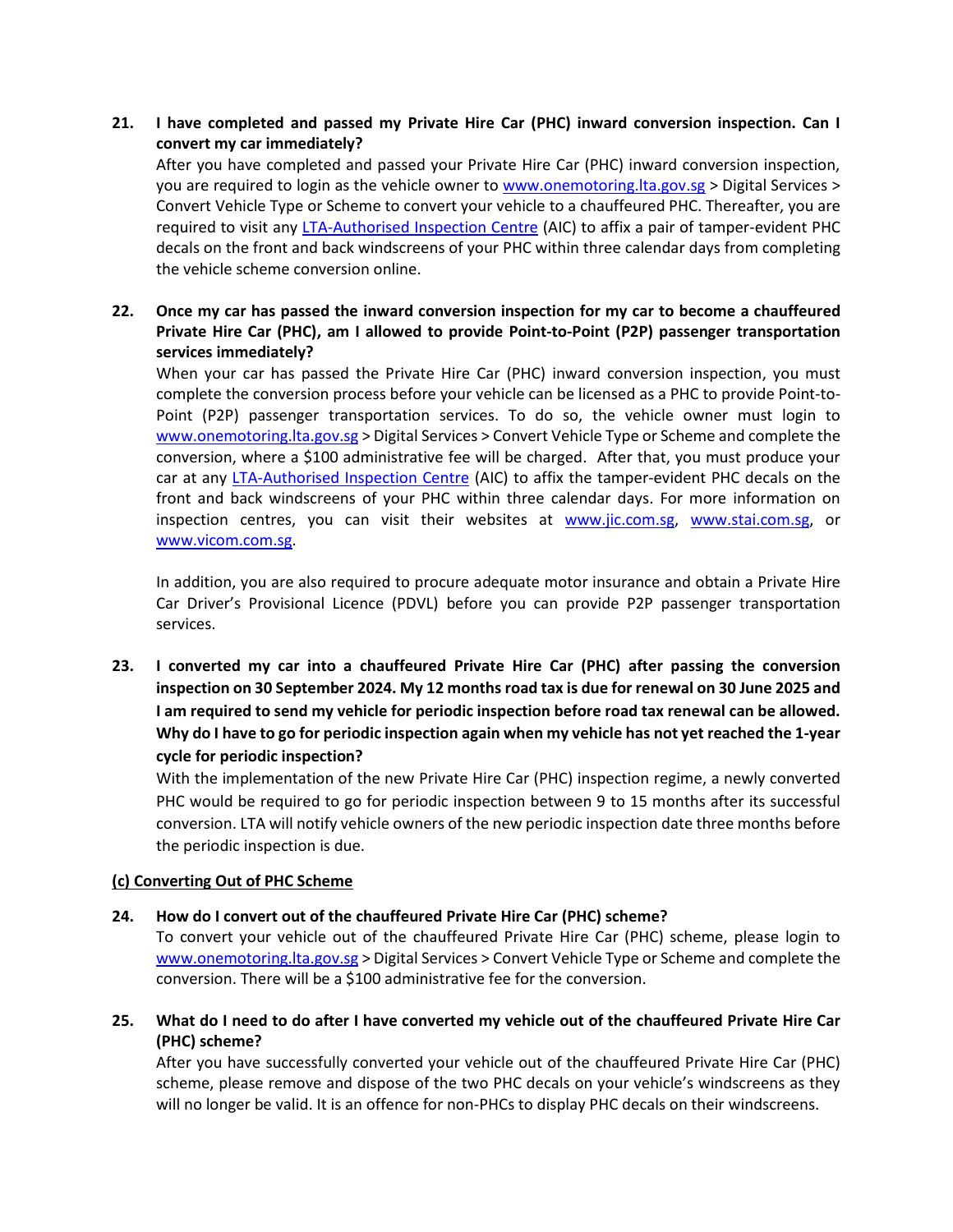**26. My vehicle has been converted out of the chauffeured Private Hire Car (PHC) scheme and into the private car scheme. Now, I wish to convert my vehicle into the chauffeured PHC scheme again. Can I reuse the old pair of PHC decals?**

Once the vehicle is converted out of the chauffeured Private Hire Car (PHC) scheme, its PHC decals are automatically invalidated. If you convert your vehicle into the chauffeured PHC scheme again, please ensure that a new pair of tamper-evident PHC decals are affixed on the vehicle's front and back windscreens at any [LTA-Authorised Inspection Centre](https://onemotoring.lta.gov.sg/content/onemotoring/home/lta-authorised-vehicle-inspection-centres.html) (AIC) within three calendar days from the date of conversion.

**27. Will my Taxi Driver's Vocational Licence (TDVL) / Private Hire Car Driver's Vocational Licence (PDVL) be immediately cancelled if I convert my vehicle out of the chauffeured Private Hire Car (PHC) scheme?**

Converting your vehicle out of the chauffeured PHC scheme will not affect the remaining validity period of your TDVL/PDVL. Your TDVL/PDVL will remain valid until its expiry date.

**28. Will my chauffeured Private Hire Car (PHC) be automatically converted out of the chauffeured PHC scheme if I cancel my Taxi Driver's Vocational Licence (TDVL) / Private Hire Car Driver's Vocational Licence (PDVL)?**

Cancelling your Taxi Driver's Vocational Licence (TDVL) / Private Hire Car Driver's Vocational Licence (PDVL) will not affect your vehicle's scheme.

**29. I am a holder of a Taxi Driver's Vocational Licence (TDVL) / Private Hire Car Driver's Vocational Licence (PDVL) and a chauffeured Private Hire Car (PHC) owner. I have cancelled my TDVL/PDVL as I do not wish to continue providing Point-to-Point (P2P) passenger transportation services. What will happen if I do not convert my vehicle out of the chauffeured PHC scheme?** Cancelling your Taxi Driver's Vocational Licence (TDVL) / Private Hire Car Driver's Vocational Licence (PDVL) will not affect your vehicle's scheme. If your vehicle remains in the chauffeured Private Hire Car (PHC) scheme, it will be subject to annual periodic inspections, which can be more frequent compared to a private car.

If you would like to stop providing Point-to-Point (P2P) passenger transportation services, you may like to convert your vehicle out of the chauffeured PHC scheme. To do so, please login to [www.onemotoring.lta.gov.sg](http://www.onemotoring.lta.gov.sg/) > Digital Services > Convert Vehicle Type or Scheme and complete the conversion, where a \$100 administrative fee will be charged. After you have successfully converted your vehicle out of the chauffeured PHC scheme, please remove and dispose of the two PHC decals on your vehicle's windscreens. It is an offence for non-PHCs to display PHC decals on the windscreens.

#### **(d) PHC Decals and Miscellaneous**

- **30. Why am I unable to register my chauffeured Private Hire Car (PHC) with a PHC operator?** If you are unable to register your chauffeured Private Hire Car (PHC) with a PHC operator, please get in touch with them directly to check if you meet their requirements.
- **31. The serial number of the Private Hire Car (PHC) decals affixed on my PHC is different from the one shown on the Vehicle Registration and Licensing System on OneMotoring. Why is that so?**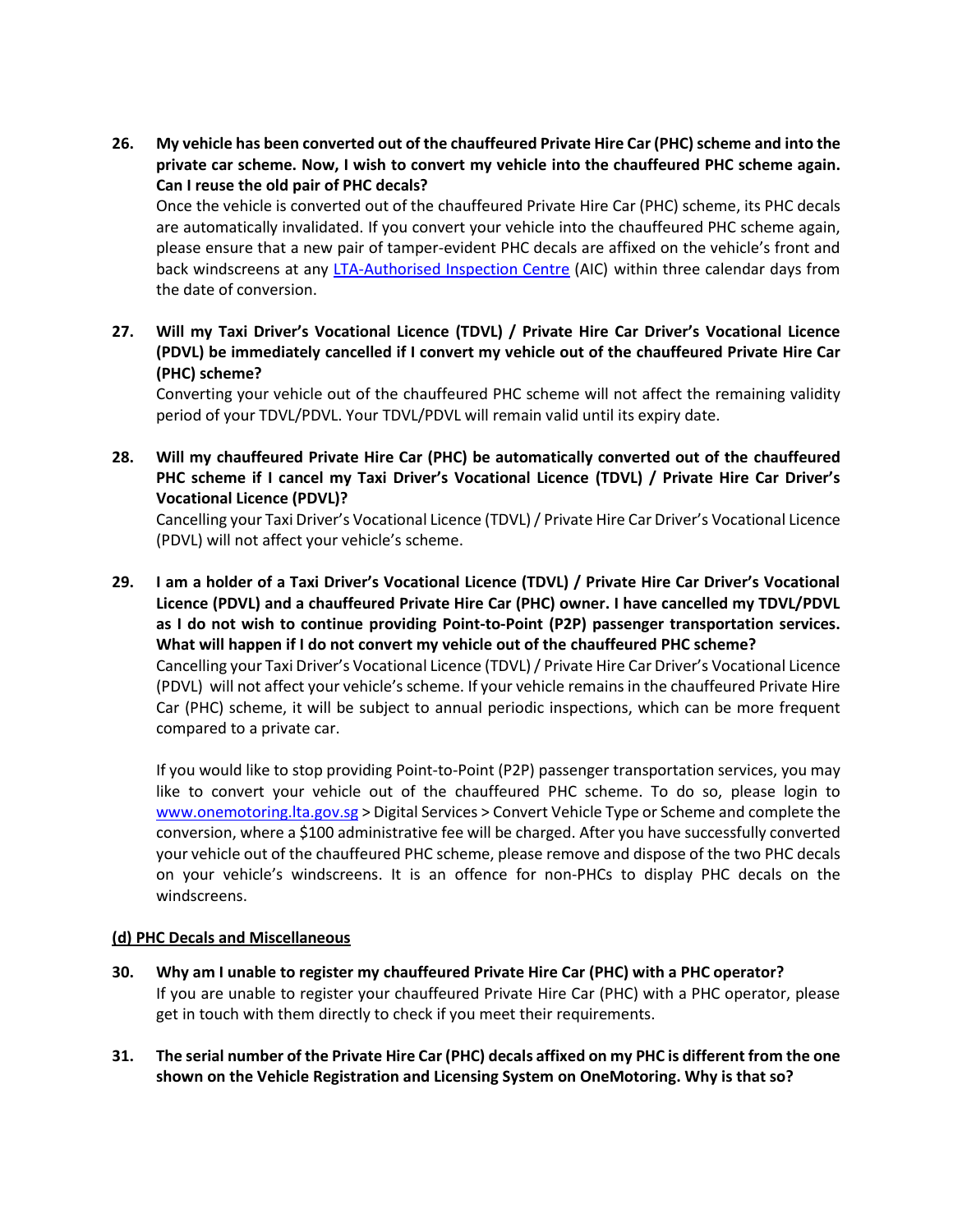If there is a discrepancy between the serial number on your Private Hire Car (PHC) decals and the serial number shown on the Vehicle Registration and Licensing System on OneMotoring, please check with the inspection centre where you had the PHC decals affixed.

**32. I am not using my chauffeured Private Hire Car (PHC) to provide Point-to-Point (P2P) passenger transportation services for reward. Can I remove the PHC decals? Why does my PHC need to be affixed with the PHC decals?** 

All vehicles registered as chauffeured Private Hire Cars (PHCs) must display the PHC decals on their front and back windscreens at all times, regardless of what they are being used for at a particular point in time. The decals help PHCs to be easily identified. This facilitates enforcement against offences such as unregistered cars providing chauffeured services, or PHCs picking up passengers by street-hail.

It is an offence under the Road Traffic Act if PHCs fail to have the decals displayed on their windscreens. Those convicted for the first time may face a fine not exceeding \$1,000 or imprisonment for a term not exceeding 3 months, or both. A second conviction may entail a fine not exceeding \$2,000 or imprisonment for a term not exceeding 6 months, or both.

**33. I currently own a chauffeured Private Hire Car (PHC) that is used for providing Point-to-Point (P2P) passenger transportation services for reward. I am intending to buy a new car to continue providing Point-to-Point (P2P) passenger transportation services for reward. Can I transfer the PHC decals from my current PHC to my new vehicle?**

The serial number on the Private Hire Car (PHC) decals are tagged to the vehicle number and cannot be transferred to another vehicle. If you register another vehicle as a chauffeured PHC to provide Point-to-Point (P2P) passenger transportation services, a new set of decals will have to be affixed on that vehicle at an **LTA-Authorised Inspection Centre** (AIC).

#### **34. What do I need to do to affix the Private Hire Car (PHC) decals on my vehicle?**

You will need to have successfully converted your vehicle into the chauffeured Private Hire Car (PHC) scheme on OneMotoring before you proceed to an[y LTA-Authorised Inspection Centre](https://onemotoring.lta.gov.sg/content/onemotoring/home/lta-authorised-vehicle-inspection-centres.html) (AIC) to have the decals affixed on your vehicle. Please refer to  $\Delta$ nnex  $\Delta$  for the steps to take to convert your vehicle into a PHC.

**35. What should I do if one or both of the Private Hire Car (PHC) decals on my chauffeured PHC are damaged/defaced/altered/faded?**

You will need to bring your chauffeured Private Hire Car (PHC) to any [LTA-Authorised Inspection](https://onemotoring.lta.gov.sg/content/onemotoring/home/lta-authorised-vehicle-inspection-centres.html)  [Centre](https://onemotoring.lta.gov.sg/content/onemotoring/home/lta-authorised-vehicle-inspection-centres.html) (AIC) and pay to have a new set of decals affixed. It is an offence under the Road Traffic Act if drivers continue using a PHC, for whatever purpose, with damaged/defaced/altered/faded decals. Those convicted for the first time may face a fine not exceeding \$1,000 or imprisonment for a term not exceeding 3 months, or both. A second conviction may entail a fine not exceeding \$2,000 or imprisonment for a term not exceeding 6 months, or both.

# **36. Can I do carpooling trips (e.g. GrabHitch) using a chauffeured Private Hire Car (PHC)?**

Drivers who hold a valid Taxi Driver's Vocational Licence (TDVL) or Private Hire Car Driver's Vocational Licence (PDVL) are allowed to use a chauffeured Private Hire Car (PHC) to provide carpooling trips.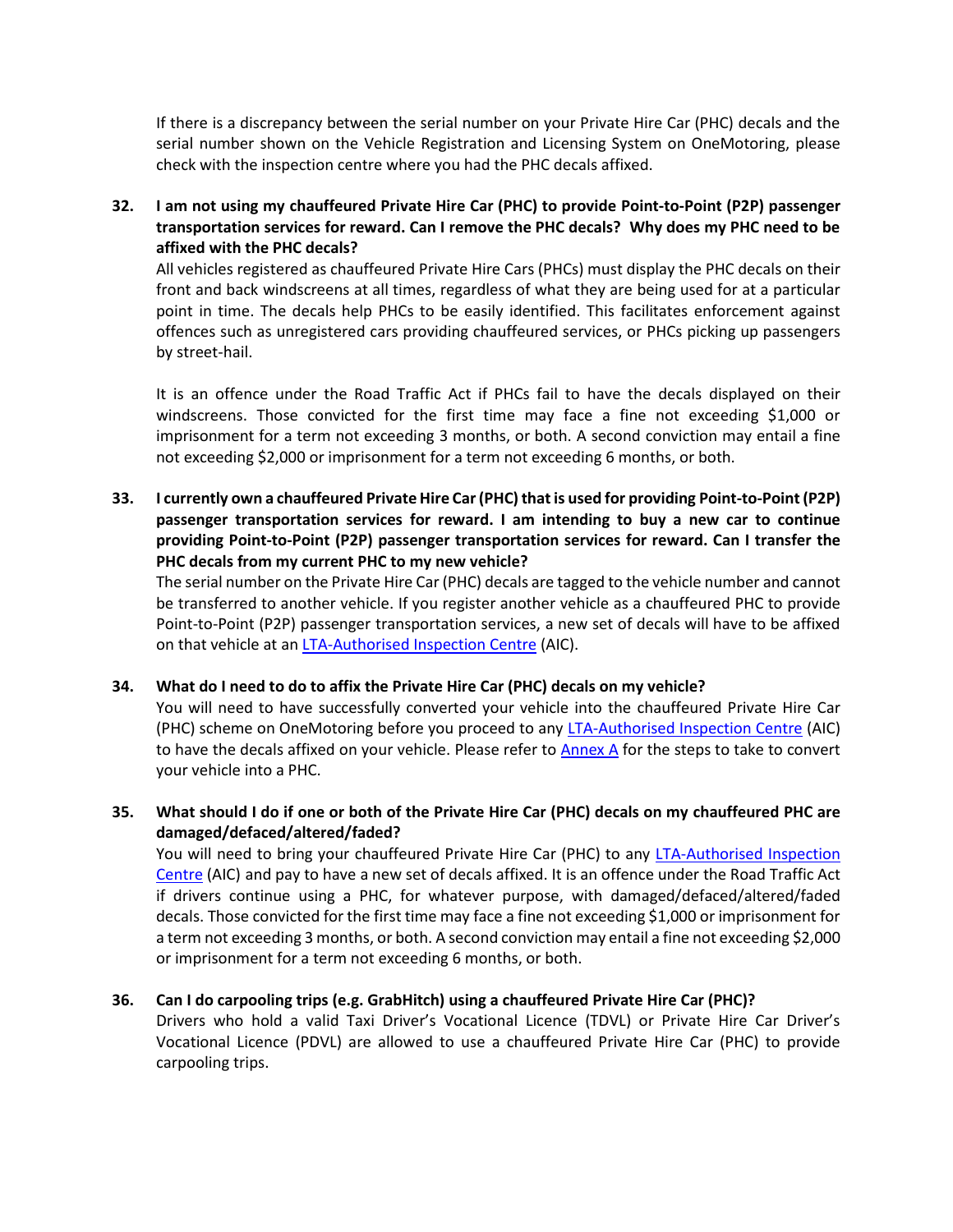#### **37. Do I need a valid Private Hire Car Driver's Vocational Licence (PDVL)/Taxi Driver's Vocational Licence (TDVL) to drive a chauffeured Private Hire Car (PHC)?**

Drivers who use a chauffeured Private Hire Car (PHC) to provide Point-to-Point (P2P) passenger transportation services for reward must hold a valid Private Hire Car Driver's Vocational Licence (PDVL) or Taxi Driver's Vocational Licence (TDVL). A chauffeured PHC may also be used for personal or social purposes. If the chauffeured PHC is being used for personal or social purposes, the driver need not hold a PDVL/TDVL, but must hold a valid driving licence.

#### **38. Can my family members use my chauffeured Private Hire Car (PHC)?**

A chauffeured Private Hire Car (PHC) may be used for personal or social purposes. If your family member drives your chauffeured PHC for personal or social purposes, they must hold a valid driving licence, but need not hold a Private Hire Car Driver's Vocational Licence (PDVL) or Taxi Driver's Vocational Licence (TDVL). Drivers who use a chauffeured PHC to provide Point-to-Point (P2P) passenger transportation services for reward must hold a valid PDVL/TDVL.

**39. Do I have to register a business entity with the Accounting and Corporate Regulatory Authority (ACRA) in order to provide Point-to-Point (P2P) passenger transportation services for reward using a chauffeured Private Hire Car (PHC)?**

Individuals are allowed to register and own a chauffeured Private Hire Car (PHC) under their own namesto provide Point-to-Point(P2P) passenger transportation services for reward, without having to register a business entity with the Accounting and Corporate Regulatory Authority (ACRA). This is in line with ACRA's rules, which allow an individual to conduct business under their own name without having to register a business entity.

#### **40. Can I register any type of car as a chauffeured Private Hire Car (PHC)?**

<span id="page-6-0"></span>The Land Transport Authority (LTA) does not restrict the brand, make, or model of cars that can be registered as a chauffeured Private Hire Car (PHC). However, certain PHC operators may impose their own restrictions on the type of vehicles they allow on their platforms. You may wish to get in touch with the operators directly to check their requirements .